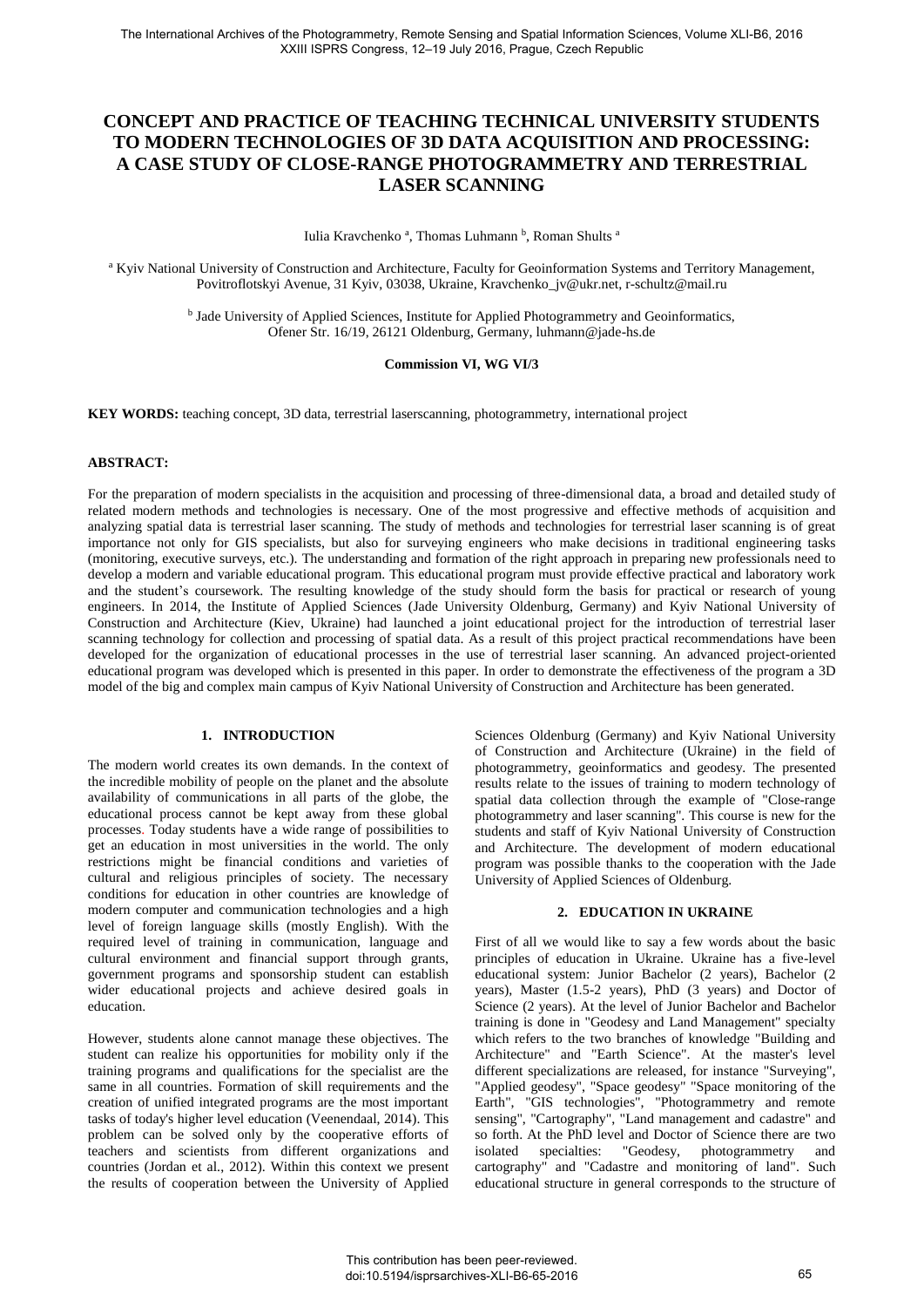European education (Law of Ukraine, 2014). However, such compliance exists only in theory, the content of educational programs in Ukraine differs greatly from the European system. For the purpose of greater integration of educational programs in Kyiv National University of Construction and Architecture (KNUCA) it was made a decision to introduce new directions that would be consistent with existing structures in the world. One of such directions is terrestrial laser scanning. Until recently, the structure of the curriculum didn't have any special course on the use and implementation of terrestrial laser scanning technology. At the same time, all developed universities in the world have such a course.

For many years, students of KNUCA, specialty "Geodesy" and "GIS technology", are taught in "Engineering Photogrammetry". The structure of this course does not include a supplement large section devoted to the use of scanning technologies. Therefore, it was decided to introduce a new course in "terrestrial laser scanning." Due to the lack of experience in organizing such courses the experience of the Jade University was used, as one of the best known in this area of education.

# **3. INTERNATIONAL COOPERATION**

For maximum effect an agreement on cooperation in education between the KNUCA Department of Photogrammetry and Geoinformatics and the Institute of Applied Photogrammetry and Geoinformatics of Oldenburg (IAPG) was signed in 2013. Training programs and joint conferences, presentations, seminars, training and professional development of the teaching staff of universities, as well as projects on student exchange were provided as a part of this agreement.

At the first stage of our program teachers of KNUCA, Ph.D. Kravchenko J. and assistant Kvartych T., had an educational visit to the Oldenburg institute in summer 2013 (Fig. 1). From the educational point of view, the main idea was to train KNUCA teachers gradually by modern technology of 3D data acquisition and to initiate the learning process of KNUCA teachers.



Fig. 1. Presentation of KNUCA at IAPG

The main educational activities included:

- training of modern measurement equipment that included practice of camera calibration and work with laser scanners,
- visit to "AXIOS 3D Services",
- visit to Hafen City University, Hamburg,
- research of image analyst in software ArcGIS and ERDAS.

As a result of this visit, an agreement on cooperation between IAPG and KNUCA was signed.

The members of the Department of Geoinformatics and Photogrammetry were invited to scientific-oriented visit to the IAPG in Oldenburg for the period of July 1 to August 9, 2014. The main activities were including:

- preparing a teaching workshop in KNUCA for November 2014,
- preparing a joint Tempus project,
- discussing the exchange of students between KNUCA and Jade University in 2015,
- training in PhoX software,
- lectures about Remote Sensing at Department of GIS and photogrammetry,
- training in iWitness software,
- training in laser scanning,
- training in AICON 3D Studio software,
- training in laser scanning including software for data processing.

Especially for KNUCA students a course on technology of terrestrial laser scanning and terrestrial photogrammetry was offered. Further to cooperation on November 3-7, 2014 Prof. Thomas Luhmann gave lectures for students of 3th semester of specialty "Geographic Information Systems and Technologies", "Geodesy", "Land management and cadastre". A series of lectures was consolidated under the common name "Closerange photogrammetry and laser scanning", assisted by D. Gorkovchuk (KNUCA). The lectures addressed the following issues: Basics (working with laserscanners, method of distance measurements); Measurement uncertainty of terrestrial laserscanners; Registration/transformation of point clouds; Special interests; Impressions (applications). An additional series of lectures was read to the students of specialty "Geographic Information Systems and Technologies" by Thomas Willemsen, who is university lecturer of the Hafen City University (HCU) Hamburg, Germany, in the Department of Built Environment And Metropolitan Development. Along with lectures practical exercise in laser scanning were conducted. During the workshops students learn about the latest advances in the field of close-range photogrammetry and laser scanning, acquired practical skills of data collection using modern equipment: photogrammetric camera and laser scanner FARO Focus 3D 120 that were provided by the Jade University (Fig. 2). As the object for terrestrial laser scanning the sports complex of KNUCA and a church in the park to n.a. N.Ostrovsky in Kiev were selected (Fig. 3).



Fig. 2. KNUCA students at practical lessons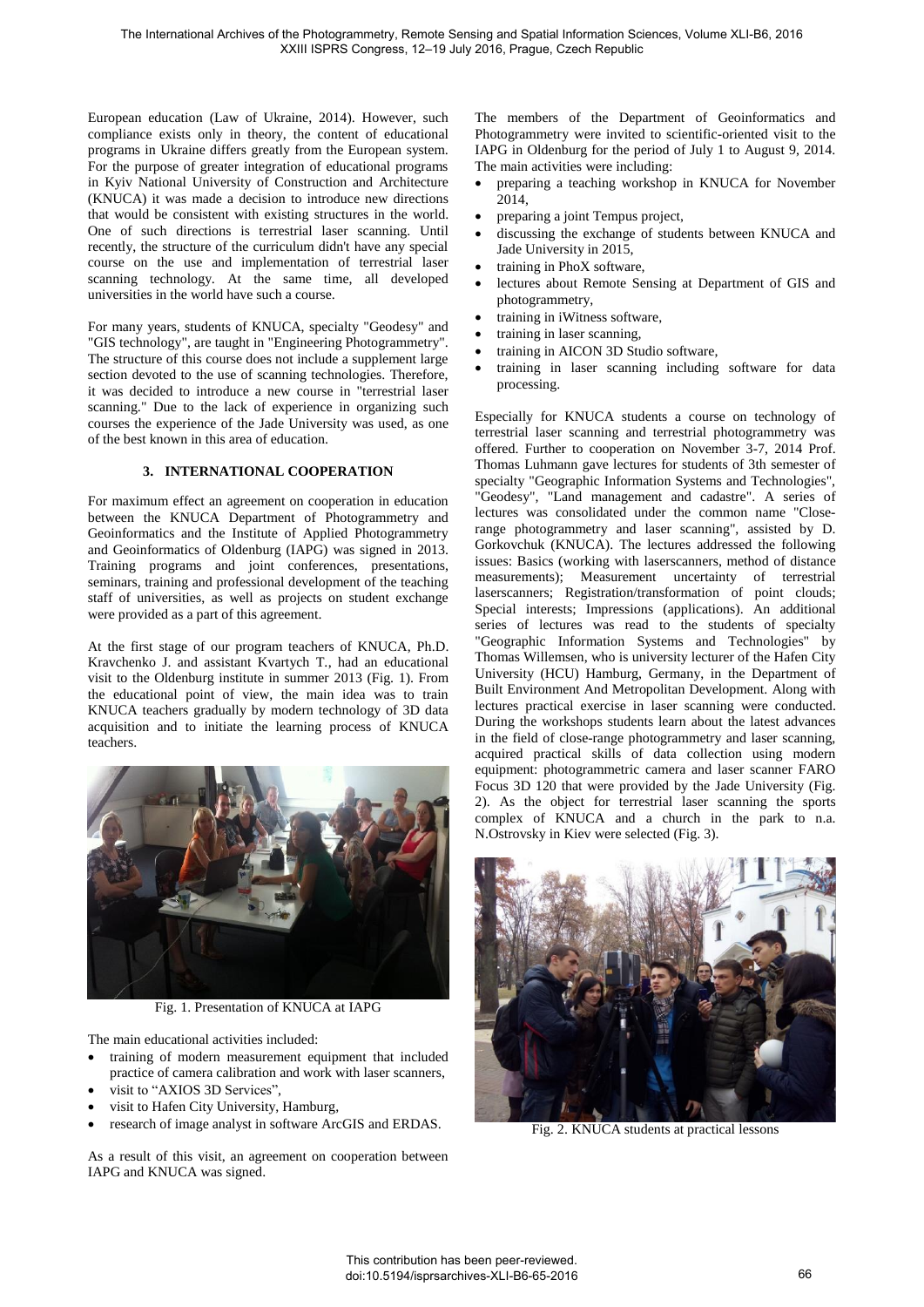

Fig. 3. The results of laser scanning practical seminar

In order to determine the effectiveness of the workshop a course of lectures evaluation was performed among the students of specialty "Geographic information systems and technologies." We have proposed to use the method of questioning. The questionnaire contained four sets of issues: Lectures, Exercises, Course literature and Overall Evaluation of the course. The average value serves as an indicator of the quality of the responses for each cluster (see Fig. 4). The questionnaire listed the following issues:

## **General questions**

- 1. Is the learning outcome well-defined for the course?
- 2. How is your background knowledge related to this course? **Lectures**
- 3. What do you think of the content of the lectures?
- 4. What do you think of the lecturers' subject competence?
- 5. Did the lecturers succeed in transferring new knowledge to the students?
- 6. Did the lectures increase your interests in the subjects?

#### **Exercises/lab work**

- 7. How is the content of the exercises?
- 8. Are exercise tasks too difficult? (1=very easy; 5=very difficult)
- 9. Is the lab facility satisfactory for performing the exercises? **Course literature**
- 10. Is the course literature/material sufficient?
- 11. Is the course literature/material easy to understand?
- 12. How are the written instructions for exercise tasks/lab work?

#### **Overall evaluation of this course**

- 13. Does the course meet your expectations?
- 14. Has the course achieved the stated outcomes?
- 15. What is your overall grade for the course as a whole?



Fig. 4. The results of questionnaire

The analysis of the distribution of average total marks indicates a low level of logistical and methodological support. We should note highly qualified and professional level of teachers that confirm high marks on the block of question about Lectures. The evaluation of quality of the workshop through an anonymous questionnaire of students makes it possible to detect weaknesses and areas of development that are relevant for further improvement of the courses at KNUCA. With respect to low marks in the evaluation question numbers 10, 11, 12, active work staff of the department should be directed to the development of new teaching materials, textbooks, tutorials etc.

## **4. JOINT STUDENT PROJECT**

To improve students' practical training and intercultural competences an exchange of students between KNUCA and Jade University was organized from 3 to 24 of May 2015. The selection of students was carried out according to the following criteria: academic performance, English language skills, communication skills, knowledge of modern information technology. The project was conducted in two stages:

- 1) Field work: held from May 3 to 10 at KNUCA university.
- 2) Data processing: conducted at computer laboratory of the Jade University in Oldenburg from May 17 to 24.

At the work organization, we had used the principles that are presented in (Ronnholm et al., 2007; Boehler & Marbs, 2004).

Field work included:

- project planning
- creating of geodetic network,
- photogrammetry,
- laser scanning.

We formed two groups of students. One from Ukrainian students and one from German students. During the works at Kiev, a group of German students lived in the student campus of the Faculty of GIS and territory management. The work was organized so that the students all the time had to discuss to the correct execution of the task. For example, one group performed field geodetic work for the second group that used the survey data as a reference for laser scanning and close-range photogrammetry. The students communicated with each other in English without any problems. The major part of work was carried out by students themselves. KNUCA teacher only played an advisory role.

Geodetic network was created as a traverse around the main and laboratory buildings of the university. The work was performed with a Leica TS06 total station. In parallel, control points of buildings were measured. Geodetic measurements were processed in Leica GeoOffice software immediately after the field work for rapid error detection and correction. Finally the network with 11 stations and more than 100 control points was built. The mean square error of a network was 8 mm.

Photogrammetry works were performed with cameras Nikon D300, Nikon D3200 and Sony Alpha A57 taking pictures of main building, laboratory and architectural departments, sport complex, monument near the main building and church. About 7000 photos were taken.

Laser scanning was performed with Faro Focus3D and Leica Scanstation C10 scanners. The left side of the front façade of the main building was scanned with the Faro scanner. 17 scans with 280 million points were collected. The rest of the building was scanned with the Leica scanner. 26 scans with 340 million points were received.

Every day after work, the German students had an interesting social program. Especially popular were evening walks in the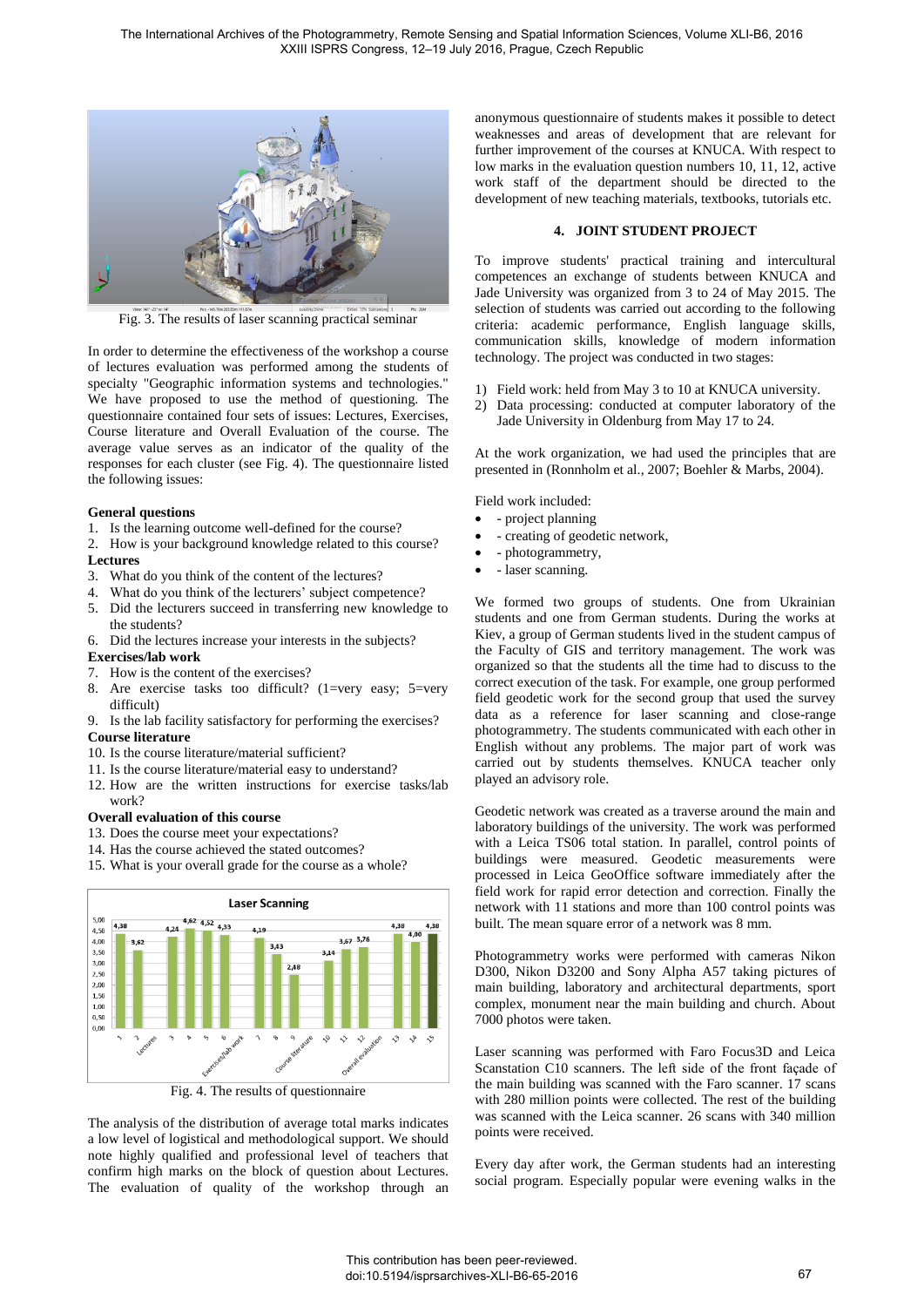historical part of Kiev. At this time, they had the opportunity to have an informal talk with their Ukrainian contemporaries and to intensify their cultural skills.

In a subsequent week the same groups of students has continued with post-processing of the data at Jade University. Data processing included:

- photogrammetric processing
- laser scanning processing
- 3D modelling.

Photogrammetry work was performed in iWitness software (Photometrix). 3D models of the monument, the sport complex and the parking entrance were created. Main building photo processing was very complicated due to extremely large number of pictures. Creating the model of the church using photos was significantly complicated due to completely white walls, where identification of corresponding points is very difficult.

Laser scanning data processing was performed in Faro Scene and Leica Cyclone software for Faro Focus3D and Leica Scanstation C10 scanners, respectively. Registration of Faro data was conducted during post processing in Faro Scene software. Spherical and black-and-white targets identification was used for registration. The registration accuracy was reported to 4mm. Registration of Leica data was performed directly in the field during measurement with scanner software. Only clouds optimization was performed in Cyclone. The registration error was 8mm.

CloudCompare software was used for merging data from different scanners. Cloud-to-cloud registration method was used. The global registration error was 4cm. Such gross error is explained by the lack of common targets for Faro and Leica scans and "open" scanning network for both scanners. Point cloud processing was performed in various software packages:

- 1) PointTools 3D point cloud visualization, "fly-through" video
- 2) GeoMagic point cloud meshing
- 3) AutoCAD solid model creation

The results of the students' works are presented below.

On Fig. 5 and 6 the results of terrestrial laser scanning are presented.



Fig. 5 Point cloud model of KNUCA main building



Fig. 6. Mesh created from point cloud

Next, the students were obtained 3D model by close-range photogrammetry, which is represented on Fig. 7.



Fig.7. Polygonal model of a laboratory department, created from photos

As a result of the combined data of terrestrial laser scanning and close-range photogrammetry the 3D model of KNUCA main building was obtained (Fig. 8).



Fig.8. Final 3D model of main building

To analyze the effectiveness of student exchange practice the members of the Department of Geoinformatic and photogrammetry were invited to scientific-oriented visit to Institute of Applied Photogrammetry and Geoinformatics in Oldenburg for the period of July 4 to August 1, 2015. The main activities were including:

- preparing workshop in KNUCA at September 2015,
- discussing exchange of students between KNUCA and Jade University in 2016: analyse results and conclusion
- training in Lidar data processing with PostGIS
- training in using spatial web-services for publication of spatial data
- training in comparison of effectiveness of DTM creation methods in instrumental GIS and spatial DBMS
- training in advanced querying in Postgres
- participation on GIN-Forum about Mobile systems: Apps, GPS and geo data

In October 2015 Prof. Thomas Luhmann again gave the similar course for the students of 6th semester of specialty "Geographic